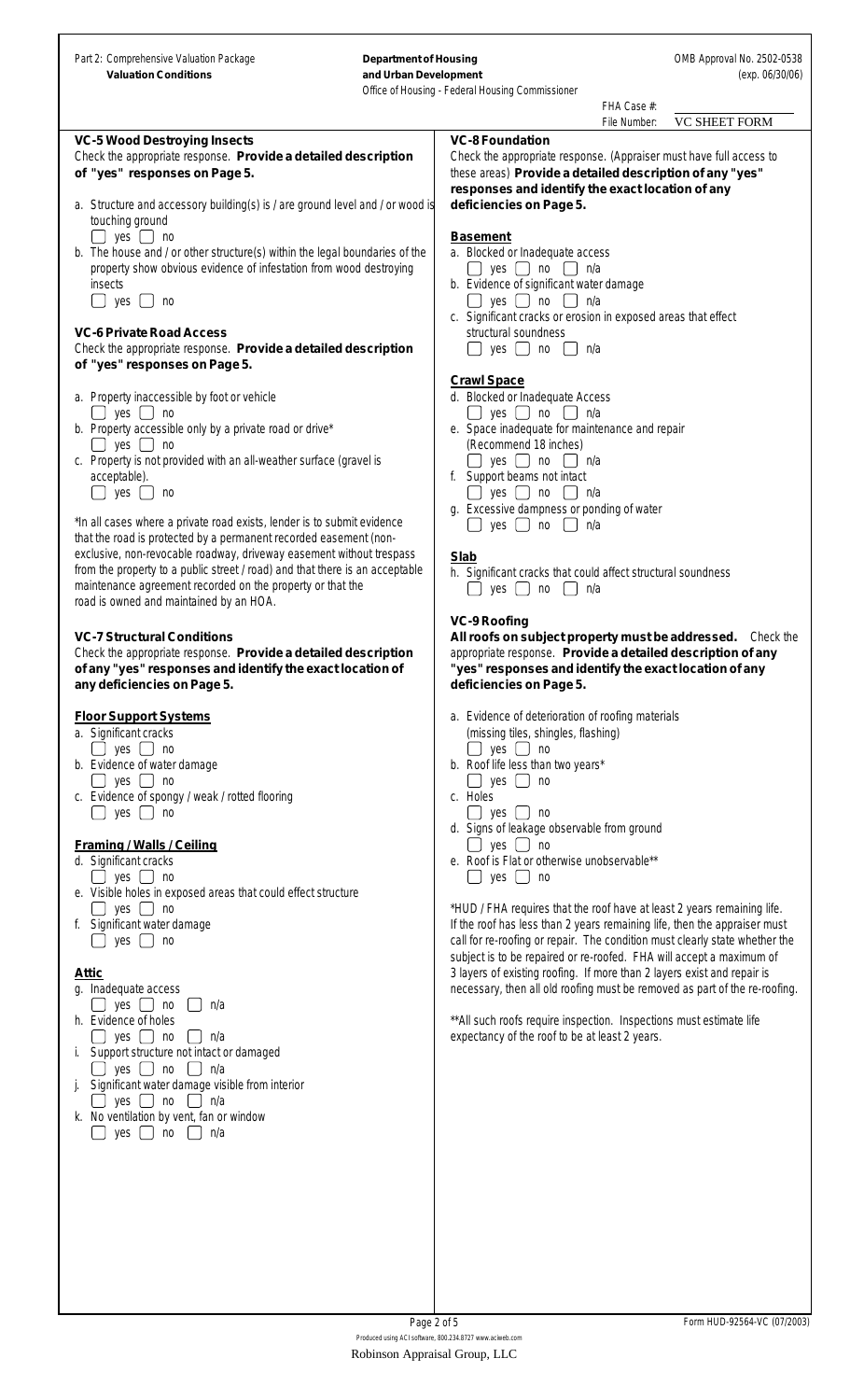Part 2: Comprehensive Valuation Package **Department of Housing Department of Housing Department of Housing Department of Housing Department of Housing Department of Housing Department of Housing Department of Valuation Conditions and Urban Development** (exp. 06/30/06) Office of Housing - Federal Housing Commissioner FHA Case #: File Number: **VC-10 Mechanical Systems** (All utilities must be turned on at time of appraisal, if possible) Check the appropriate response. **Provide a detailed description any "yes" responses and identify the exact location of any deficiencies on Page 5. Furnace / Heating System (If unable to test check all "yes")** a. Unit does not turn 'On'  $\Box$  yes  $\Box$  no  $\Box$  n/a b. Heat is not emitted  $\Box$  yes  $\Box$  no  $\Box$  n/a c. Unusual or irregular noises are heard  $\Box$  yes  $\Box$  no  $\Box$  n/a d. Smoke or irregular smell is emitted  $\Box$  yes  $\Box$  no  $\Box$  n/a e. Significant holes or deterioration on the unit(s)  $\Box$  yes  $\Box$  no  $\Box$  n/a **Air Conditioning (central) (If unable to test check all "yes")** f. Unit does not turn 'On'  $\Box$  yes  $\Box$  no  $\Box$  n/a g. Cold air is not emitted  $\Box$  yes  $\Box$  no  $\Box$  n/a h. Unusual or Irregular noises are heard  $\Box$  yes  $\Box$  no  $\Box$  n/a i. Smoke or irregular smell is emitted  $\Box$  yes  $\Box$  no  $\Box$  n/a j. Significant holes or deterioration on the unit(s)  $\Box$  yes  $\Box$  no  $\Box$  n/a **Electrical System (If unable to test check all "yes")** k. Electrical switches do not function **(check representative sample)**  $\Box$  yes  $\Box$  no l. Outlets do not function **(check representative sample)**  $\bigcup$  yes  $\bigcup$  no m. Presence of sparks or smoke from outlet(s)  $\Box$  yes  $\Box$  no n. Exposed frayed or unconnected wiring  $\Box$  yes  $\Box$  no **Plumbing System (If unable to test check all "yes")** *Water* o. Significant drop or limitation in pressure  $\Box$  yes  $\Box$  no p. No hot water  $\Box$  yes  $\Box$  no *Toilet* q. Toilets do not function  $\Box$  yes  $\Box$  no Presence of leak(s)  $\bigcup$  yes  $\bigcap$  no *Sinks / Bathtubs / Showers* s. Basin or pipes leak  $\Box$  yes  $\Box$  no t. Water does not run  $\Box$  yes  $\Box$  no *Leaks* u. Evidence of damage under fixtures  $\bigcup$  yes  $\bigcup$  no v. Puddles present  $\Box$  yes  $\Box$  no *Sewer System* w. Observable surface evidence of malfunction  $\Box$  yes  $\Box$  no **VC-11 Other Health and Safety Deficiencies** Check the appropriate response. **Provide a detailed description of any "yes" responses and identify the exact location of any deficiencies on Page 5.** a. Broken windows panes / inoperable windows  $\Box$  yes  $\Box$  no b. Broken or missing stairs  $\Box$  yes  $\Box$  no c. Broken or missing exterior doors  $\Box$  yes  $\Box$  no d. Inadequate / blocked entrances or exits  $\Box$  yes  $\Box$  no e. Steps without handrails  $\Box$  yes  $\Box$  no f. The mechanical garage door does not reverse or stop when meeting reasonable resistance during closing  $\bigcup$  yes  $\bigcup$  no  $\bigcup$  n/a g. Health, preservation and / or safety deficiencies exist and are not included in this or any other VC item  $\Box$  yes  $\Box$  no **VC-12 Lead Based Paint Hazard** For any home built prior to 1978, check for evidence of defective paint surfaces, including: peeling, scaling or chipping paint. Check appropriate response. Provide a detailed description of any yes responses and identify the exact location of any deficiencies on Page 5. a. Evidence on interior  $\Box$  yes  $\Box$  no b. Evidence on exterior  $\Box$  yes  $\Box$  no Year built If the home was built before 1978, this may indicate a lead paint hazard. For all FHA insured properties, correction is required to all defective paint in or on structures and / or property improvements built before January 1, 1978 inaccordance with 24 CFR Part 35. **VC-13 Condominiums Provide a description of "yes" responses on Page 5.** Property is a condominium  $\Box$  yes  $\Box$  no **If yes,** a. This property is not on an FHA approved condominium list  $\Box$  yes  $\Box$  no b. The condominium project does not meet the 51% owner occupancy requirement. *Mark yes if unable to determine percentage of owner occupancy.*  $\Box$  yes  $\Box$  no VC SHEET FORM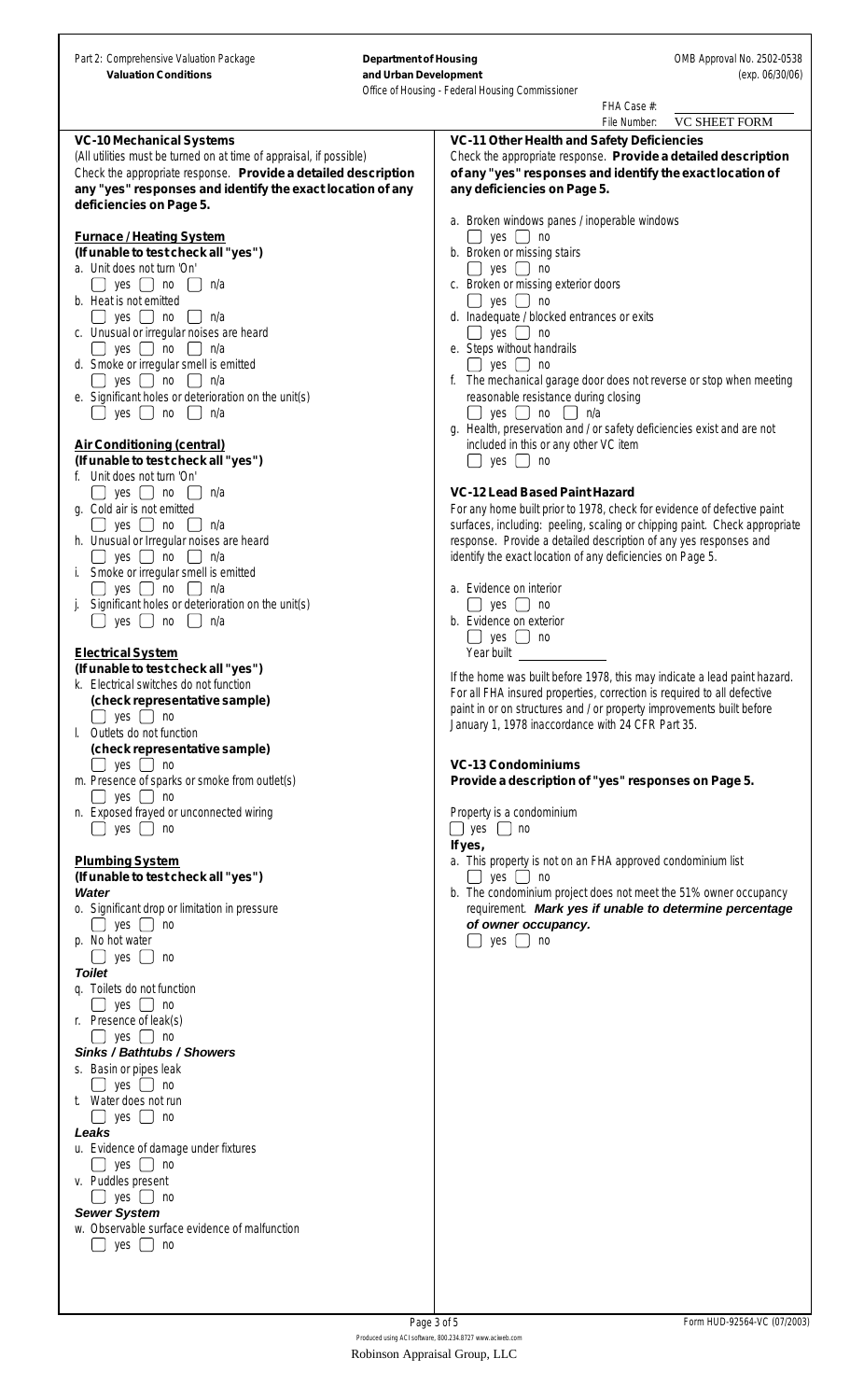Part 2: Comprehensive Valuation Package **Department of Housing Department of Housing Department of Housing COMB Approval No. 2502-0538** 

**Valuation Conditions and Urban Development** (exp. 06/30/06) Office of Housing - Federal Housing Commissioner

VC SHEET FORM

FHA Case #:

File Number:

## **VC-14 Manufactured Housing**

A manufactured home is defined as a structure that is transportable in one or more sections. In the traveling mode, the home is eight feet or more in width and forty feet or more in length and is built on a permanent chassis and designed to be used as a dwelling when connected to the required utilities, which includes the plumbing, heating, air-conditioning and electrical systems contained therein. A Manufactured Home is designed and constructed to the Federal Manufactured Construction and Safety Standards (MHCSS) as evidenced by an affixed certification label. Manufactured Homes may also be referred to as mobile homes, sectionals, multi-sectionals, double-wides, triple-wides or single-wides. Modular housing is built to local / state codes and is not to be considered manufactured housing. When erected on site, to be eligible for FHA insurance the manufactured home is:

- **.** Built on or after June 15, 1976 to the MHCSS
- **.** At least 400 square feet
- **.** Built and remains on a permanent chassis
- **.** Designed to be used as a dwelling with a **permanent foundation built to FHA criteria**

# **Provide a description of any "yes" responses on Page 5**

Subject property or any portion of the property is a manufactured home as defined by HUD  $\Box$  yes  $\Box$  no

**If yes, the following are required:**

a. Manufactured home does not have HUD certification label / seal (red tag)  $\bigcup$  yes  $\bigcup$  no

Label / Seal Number(s)

b. Manufactured home has attached additions / structural modifications  $\Box$  yes  $\Box$  no

If yes, cite nature and location of structural modifications on page 5

**Alternate Construction serial number**

- c. Engineering Certification is not present.  $\Box$  yes  $\Box$  no Permanent Foundation must comply with the HUD Permanent Foundation Guide for Manufactured Housing--- (Engineering Cert Required)
- d. Manufactured home is not taxed as Real Estate (personal property title must be purged)  $\Box$  yes  $\Box$  no

#### **ADDENDA**

**A. Provide a summary of estimated repair costs:**

**\$**

Please attach any additional information / reports and give number of attached pages.

**Public reporting burden** for the collection of information is estimated to average 30 minutes to complete the Comprehensive Valuation Package. This includes the time for reviewing the associated Handbook and reporting the data. This does not include the requisite market research or the appraisal process. This agency may not collect this information, and you are not required to complete this form unless it displays a currently valid OMB control number.

**Privacy Act Notice:** This information is required for the U.S. Department of Housing and Urban Development to endorse a singlefamily mortgage and is used for underwriting purposes. The collection of this information is necessary to comply with HUD's Home Buyer Protection Plan. The information may be made available to a federal agency for review. This information is not confidential and will be made available to the public.